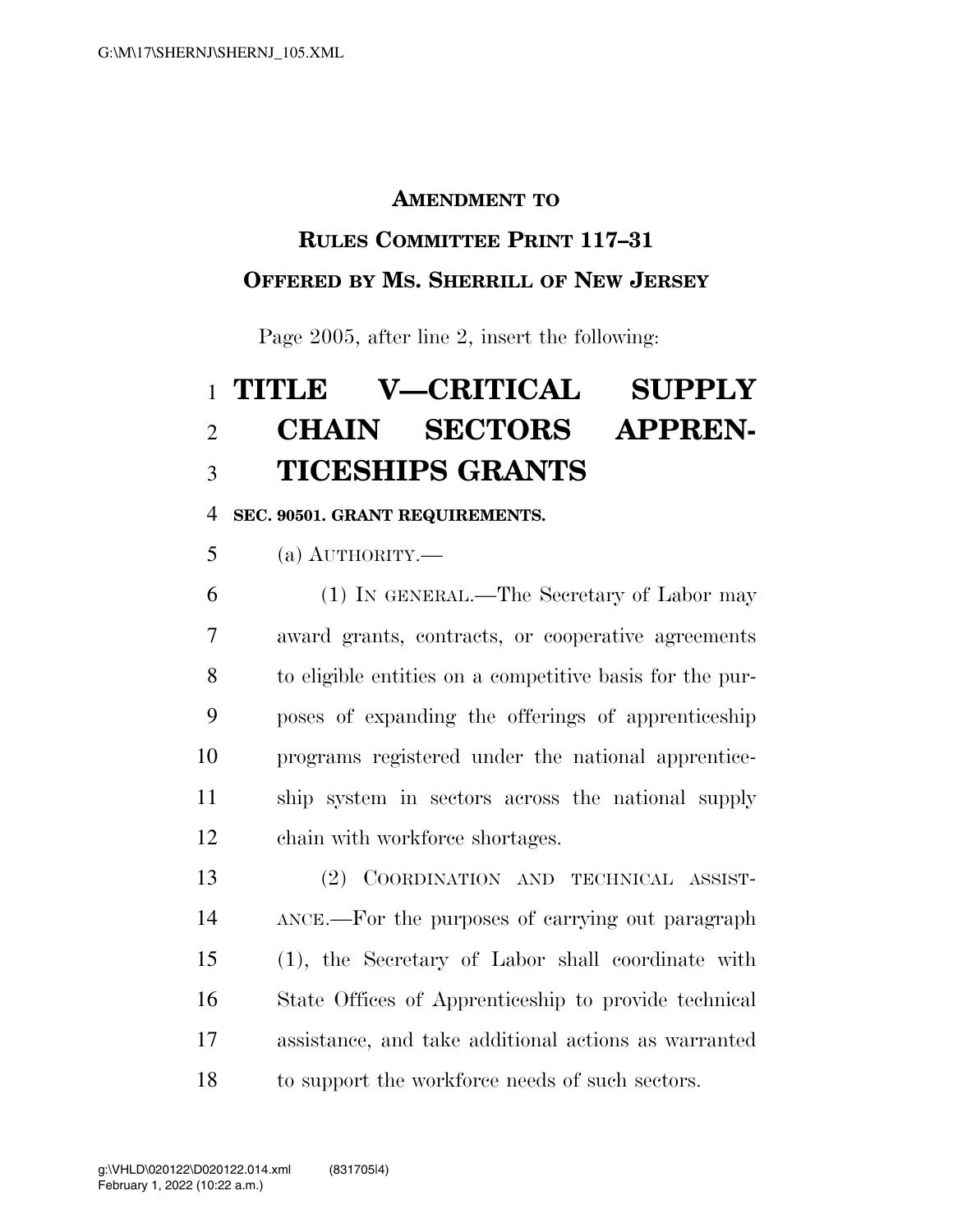(b) APPLICATION.—An eligible entity desiring a grant under this section shall submit an application to the Sec- retary of Labor at such time, in such manner, and con- taining such information as the Secretary may reasonably require. At a minimum, each application shall include a proposal to—

- (1) serve employers and workers in sectors across the national supply chain that have workforce shortages and for whom access to a skilled workforce is critical to the function of the United States supply chain; and
- (2) provide opportunities in only nontraditional apprenticeship occupations that are suitable for ap-prenticeship programs.
- (d) DURATION.—Each grant awarded under this title shall be for a period not to exceed 4 years.

(e) DEFINITIONS.—In this section:

 (1) IN GENERAL.—Except as otherwise pro- vided, any term used in this title that is defined in section 2 of the National Apprenticeship Act, as amended by section 90103 of this Act shall have the meaning given the term in such section.

 (2) APPRENTICESHIP PROGRAM.—The term ''apprenticeship program'' means an apprenticeship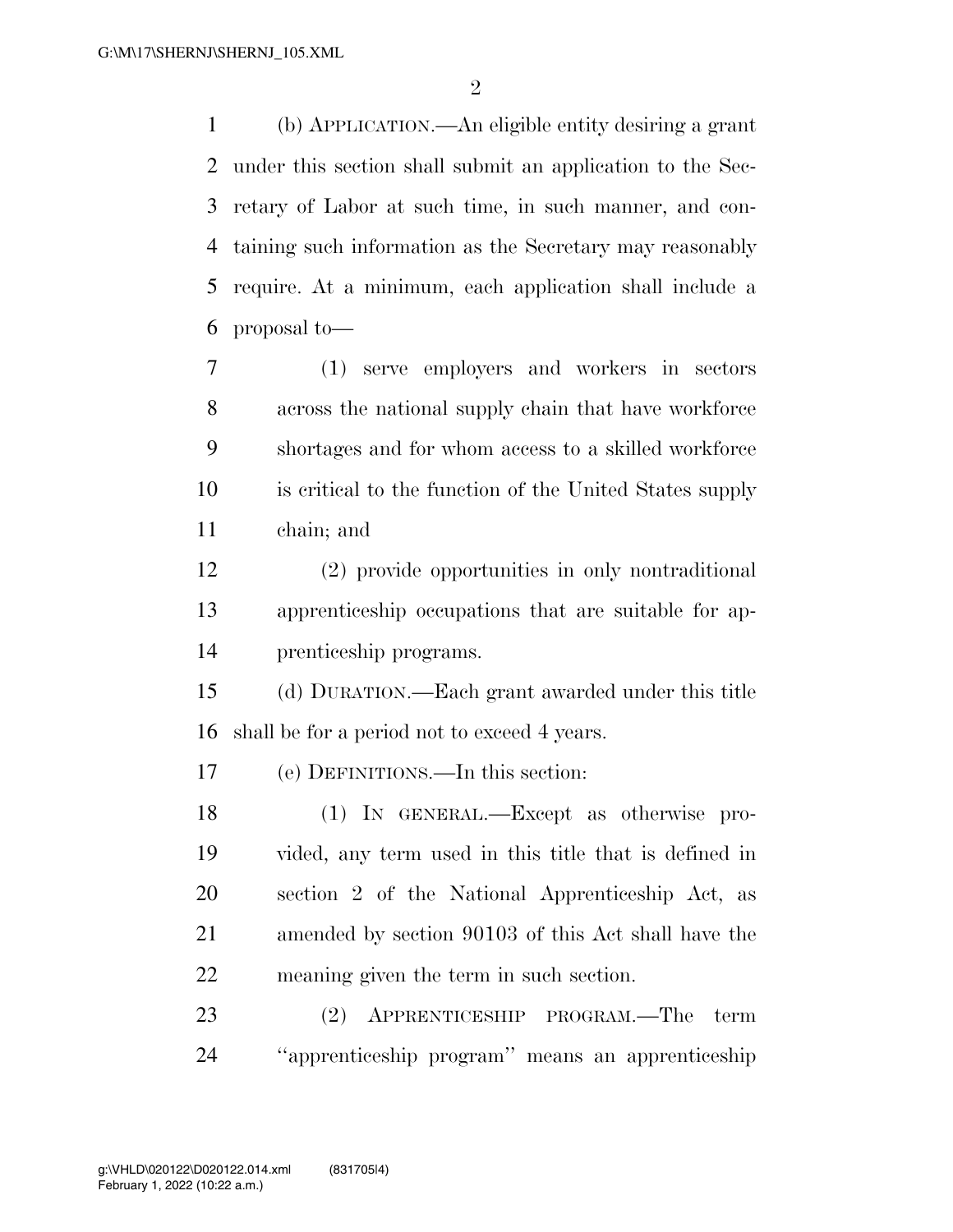| $\mathbf{1}$   | program registered under the national apprentice- |
|----------------|---------------------------------------------------|
| $\overline{2}$ | ship system.                                      |
| 3              | (3) ELIGIBLE ENTITY.—The term "eligible enti-     |
| $\overline{4}$ | $ty''$ means—                                     |
| 5              | $(A)$ a program sponsor of an apprentice-         |
| 6              | ship program;                                     |
| 7              | (B) a State workforce development board           |
| 8              | or State workforce agency, or a local workforce   |
| 9              | development board or local workforce develop-     |
| 10             | ment agency;                                      |
| 11             | (C) an education and training provider, or        |
| 12             | a consortium of such providers;                   |
| 13             | (D) if the applicant is in a State with a         |
| 14             | State apprenticeship agency, such State appren-   |
| 15             | ticeship agency;                                  |
| 16             | (E) an Indian Tribe or Tribal organiza-           |
| 17             | tion;                                             |
| 18             | (F) an industry or sector partnership, a          |
| 19             | group of employers, a trade association, or a     |
| 20             | professional association that sponsors or par-    |
| 21             | ticipates in an apprenticeship program;           |
| 22             | (G) a Governor of a State;                        |
| 23             | (H) a labor organization or joint labor-          |
| 24             | management organization; or                       |
| 25             | (I) a qualified intermediary.                     |